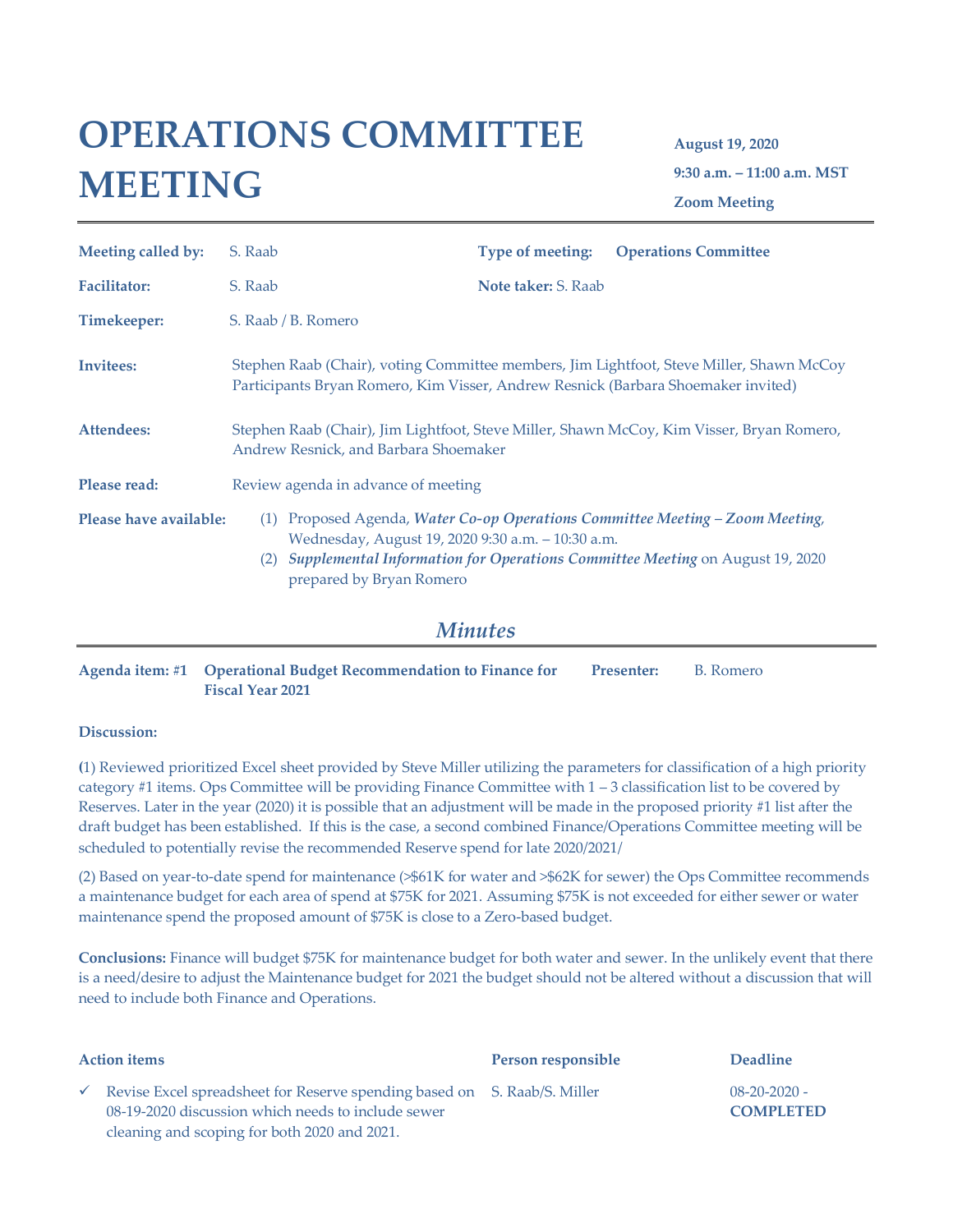| <b>Action items</b> |                                                                        |                                                                                                                | Person responsible                           | <b>Deadline</b>                          |
|---------------------|------------------------------------------------------------------------|----------------------------------------------------------------------------------------------------------------|----------------------------------------------|------------------------------------------|
| $\checkmark$        |                                                                        | Include \$75K maintenance budget for both sewer and<br>water sides of utility in 2021 draft budget             | Finance Committee & Andrew<br><b>Resnick</b> | <b>Budget Calendar</b><br>mandated dates |
| $\checkmark$        | Andrew Resnick to send historical spend for maintenance Andrew Resnick |                                                                                                                | $08-21-2020$ -<br><b>COMPLETED</b>           |                                          |
|                     |                                                                        |                                                                                                                |                                              |                                          |
|                     | Agenda item: #2                                                        | <b>Additional Service Agreement with Jacobs for</b><br>Reconfiguration of Lift Station #3's Electrical Control | <b>Presenter:</b>                            | <b>B.</b> Romero                         |

#### **Panel**

### **Discussion:**

(1) Bryan Romero provided an overview of the project with a recommendation to proceed. The project cost \$26,115,58 (includes GRT).

**Conclusions:** James Lightfoot proposed we proceed with project. James advanced the motion to proceed and approve. Steve Mill made a motion to second the motion and the Operations Committee unanimously voted to proceed.

| <b>Action items</b> |                                                                                                                                  | Person responsible  | <b>Deadline</b>  |
|---------------------|----------------------------------------------------------------------------------------------------------------------------------|---------------------|------------------|
| $\checkmark$        | Bryan to send memo to Finance Committee highlighting<br>Ops Committee vote to proceed to formalize the go-<br>forward recommend. | Bryan Romero        | $08 - 25 - 2020$ |
| $\checkmark$        | Bryan to take lead on project management                                                                                         | <b>Bryan Romero</b> | <b>TBD</b>       |
|                     |                                                                                                                                  |                     |                  |
|                     | Possible Modification to the Limits of Co-op's<br>Agenda item: #3                                                                | <b>Presenter:</b>   | B. Romero        |

**Ownership of Sewer Service Lines**

**Discussion:** Bryan Romero reviewed of the basic layout and configuration of the main sewer line, lateral line and property-specific line(s) as well as the current lot & owner-specific responsibilities. Currently the Water Co-op is fully responsible for the main line and each lot's lateral lines. The cost of addressing a blocked lateral line can be significant ranging from a low of \$6K to a high of \$25K (because of line depth). It was suggested that the cost of maintaining the lateral lines be transferred from the Water Co-op to the homeowners.

**Conclusions:** The transfer of the maintenance cost for lateral lines would be a very controversial decision on the part of the Water Co-op. This possible modification to the current ownership structure of the lateral sewer lines needs careful consideration and every alternative needs to be considered. This needs to be place on the agenda for the next formal full-Board quarterly meeting. Possible options for consideration as follows: (1) no change to current ownership structure and Water Co-op will continue to maintain lateral sewer lines; (2) develop an issue-specific sinking fund to cover any required maintenance of the lateral lines; (3) assess repair fees for lateral lines to the Estate where the repair is required; or, (4) transfer the responsibility for the off-lot maintenance of a lateral line from the Water Co-op to the home owner.

| <b>Action items</b> |                                                                                                                                                                                                                                                           | Person responsible | <b>Deadline</b>                                                                                              |
|---------------------|-----------------------------------------------------------------------------------------------------------------------------------------------------------------------------------------------------------------------------------------------------------|--------------------|--------------------------------------------------------------------------------------------------------------|
| $\checkmark$        | Research HOA design documents to determine who is<br>responsible (currently) for lateral lines which may require<br>a change in current policy - DRC requires lateral clean at<br>lot line. Lateral line is described as "Las Campanas' lateral<br>line". | Kim Visser         | Completed –<br>confirmed, current<br>policy placed<br>responsibility for<br>lateral line onto<br>Water Co-op |